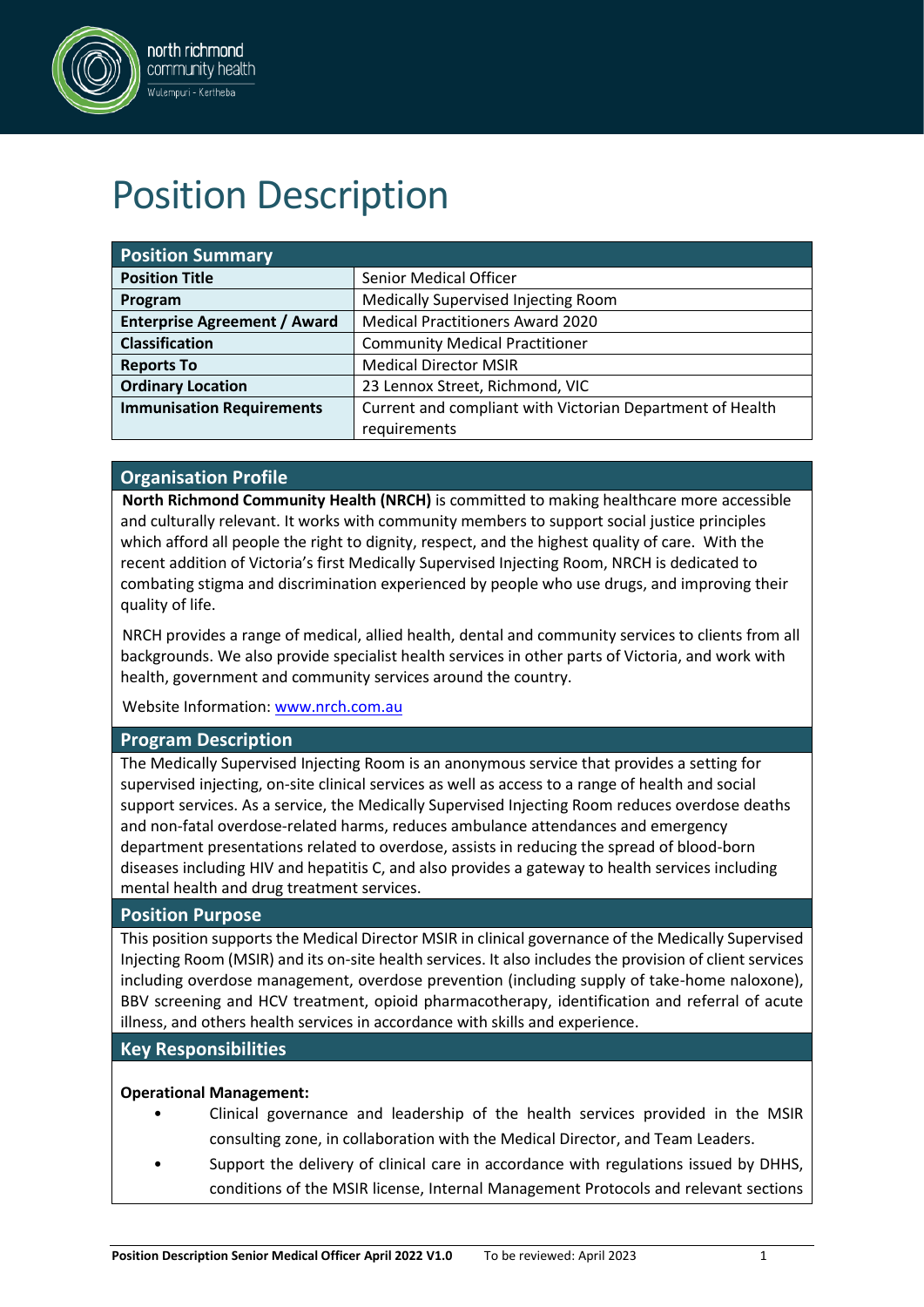

of the *Drugs, Poisons and Controlled Substances Amendment (Medically Supervised Injecting Centre) Act 2017* and NRCH Policies and Procedures

- Assist the maintenance of an up-to-date risk register for the MSIR activities identifying mitigation strategies and prioritisation of concerns
- Support the services in the MSIR in accordance with the MSIR's Internal Management Protocols
- Support clinical and service data collection and reporting
- Support the conduct of clinical research
- Contribute to the provision of supervision, training, instruction, information and equipment necessary for MSIR staff to perform duties in a safe, effective and efficient manner
- Support the Medical Director in the governance of the MSIR as needed

## **Client / Stakeholder Management:**

- Seek, record and consider feedback to improve the quality and effectiveness of service delivery
- Understand and maintain positive relationships with key stakeholders, in particular key clinical service partnerships
- In collaboration with the Medical Director, ensure that engagement with external clinical service providers at MSIR ensures a high standard of care for MSIR clients and that the appropriate clinical governance is in place
- Maintain a high standard of conduct and work performance to promote our reputation with key internal and external stakeholders
- Nurture collaborative relationships based on NRCH values across the organisation and across other local community groups and provider organisations

## **People Management:**

- Ensure staff at the MSIR receive appropriate clinical advice during operating hours
- Positively model the Code of Conduct and Ethical Behaviour for NRCH
- Engage in professional development and set and fulfill development goals for yourself and your team
- Complies with and promotes the NRCH Code of Conduct.

## **Financial management:**

• Ensure that all activities and operations within the scope of responsibility are performed in accordance with the allocated budget and policy guidelines

## **Quality Improvement and Accreditation**

- Support the development and implementation of a Quality Improvement Plan for the MSIR
- Support the MSIR processes required to ensure that the operations of the MSIR meet all requisite accreditation standards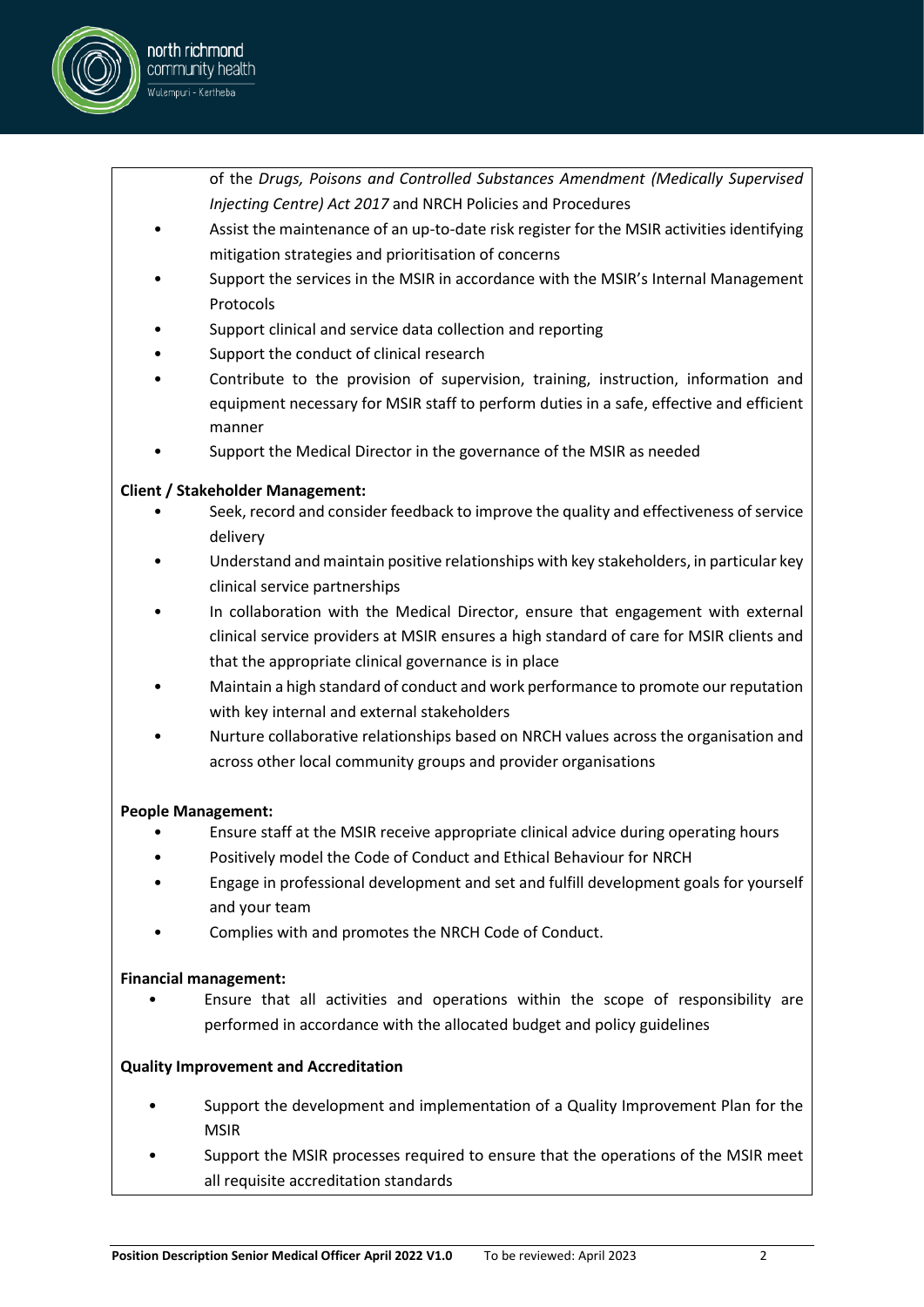

|                                         | <b>KEY SELECTION CRITERIA</b>                                                                                                                                                        |  |  |  |  |  |
|-----------------------------------------|--------------------------------------------------------------------------------------------------------------------------------------------------------------------------------------|--|--|--|--|--|
| <b>Qualifications</b>                   |                                                                                                                                                                                      |  |  |  |  |  |
| Essential                               | Valid Police Check or willingness to undertake is<br>$\bullet$<br>mandatory                                                                                                          |  |  |  |  |  |
|                                         | Working with Children check                                                                                                                                                          |  |  |  |  |  |
|                                         | Registered Medical Practitioner with the Australian Health<br>Practitioner Regulation Agency (AHPRA)                                                                                 |  |  |  |  |  |
| <b>Desired</b>                          | Relevant post-graduate qualifications in Addiction<br>$\bullet$                                                                                                                      |  |  |  |  |  |
|                                         | Medicine, Internal Medicine, Psychiatry or General                                                                                                                                   |  |  |  |  |  |
|                                         | Practice                                                                                                                                                                             |  |  |  |  |  |
| <b>Experience</b>                       |                                                                                                                                                                                      |  |  |  |  |  |
| Essential                               | Experience working with people who inject drugs                                                                                                                                      |  |  |  |  |  |
|                                         | Demonstrated clinical governance experience                                                                                                                                          |  |  |  |  |  |
|                                         | Applied knowledge of the current harm reduction policies                                                                                                                             |  |  |  |  |  |
|                                         | and practices, relevant Victorian Government AOD policy,                                                                                                                             |  |  |  |  |  |
|                                         | National Drug Strategy and National HIV Strategy                                                                                                                                     |  |  |  |  |  |
|                                         | frameworks and implications at a state and local level                                                                                                                               |  |  |  |  |  |
|                                         | A demonstrated interest and commitment to addressing                                                                                                                                 |  |  |  |  |  |
|                                         | health inequalities and creating an organisation of                                                                                                                                  |  |  |  |  |  |
|                                         | influence for the most disadvantaged                                                                                                                                                 |  |  |  |  |  |
| Desired                                 | Experience with the management of opioid dependence,<br>$\bullet$<br>and the common issues affecting people who use drugs<br>Knowledge of relevant health and community services for |  |  |  |  |  |
|                                         | people who use drugs, or demonstrated ability to acquire                                                                                                                             |  |  |  |  |  |
|                                         | this knowledge rapidly                                                                                                                                                               |  |  |  |  |  |
| <b>Attributes, Qualities and Skills</b> |                                                                                                                                                                                      |  |  |  |  |  |
| Essential                               | Operate with personal integrity and a values base that                                                                                                                               |  |  |  |  |  |
|                                         | aligns with NRCH's values                                                                                                                                                            |  |  |  |  |  |
|                                         | An effective and flexible clinician in a complex and                                                                                                                                 |  |  |  |  |  |
|                                         | changing environment                                                                                                                                                                 |  |  |  |  |  |
|                                         | An exceptional team player                                                                                                                                                           |  |  |  |  |  |

## **Required Competencies, Core Values and Behaviours**

**Communication:**

- The ability to present information clearly and persuasively and seek out the ideas and views of others.
- The capacity to communicate appropriately in a variety of settings, while being consistently professional, concise and engaging.
- The ability to present well-constructed written communication.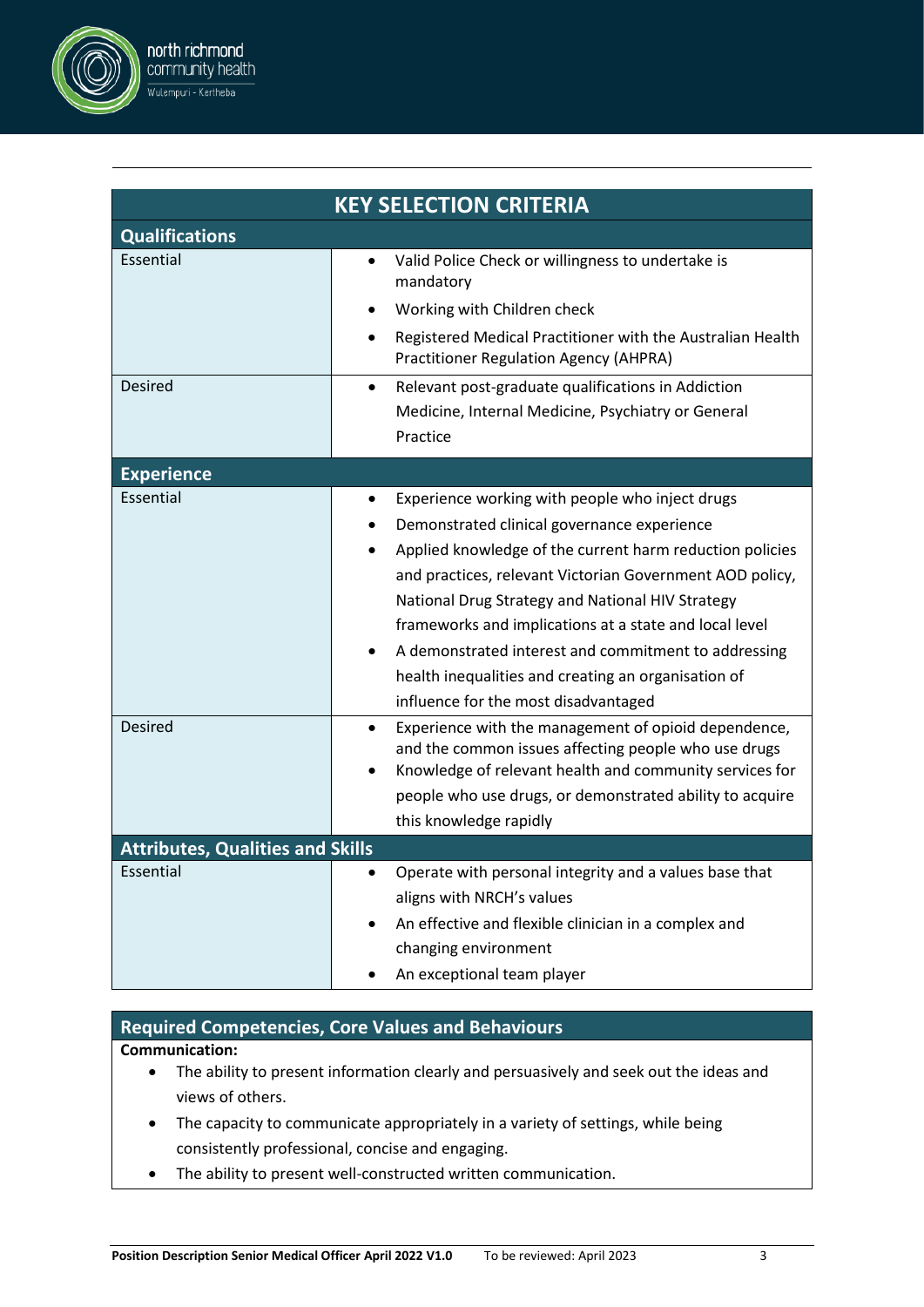

## **Problem solving:**

- The ability to coordinate information from a variety of sources; identify, define, and analyse operational problems and situations and anticipate potential roadblocks.
- Solutions focussed approach to problem solving.

## **Teamwork:**

- The ability to collaborate with colleagues to seek solutions that are beneficial to all groups as well as forge successful teams among individuals with diverse perspectives and skills.
- Actively participates in team activities.
- Performs own roles and responsibilities efficiently to contribute to the program and organisation's objectives
- Seeks feedback to ensure work is consistent with expectations.
- Identifies opportunities to do things better, develops ideas with others and assists with the implementation of routine changes.

## **Interpersonal Relations:**

- Understand the importance of fostering positive relationships with co-workers and relevant external organizations.
- Treat all stakeholders with dignity, respect and fairness.
- Deal with differences of opinion fairly before they escalate into conflict and seek common ground among individuals when opinions differ.

## **Community Focus:**

- Is sensitive to communities' heritage, traditions and identity.
- Develops the knowledge and skills needed to provide quality client care.
- Maintains basic awareness of current community issues.

## **Personal:**

- At all times, maintain a standard of conduct, reflective of the NRCH Code of Conduct, and those of relevant professional codes.
- Set annual goals for themselves in conjunction with the line manager and participates in their own annual Performance Management.
- Maintain an effective personal professional development plan.

All NRCH appointments must:

- Conduct themselves in a manner consistent with organisation's Code of Conduct, Scope of Practice, Employment Contract, Cultural Competency standards and all other policies and procedures.
- Behave in a manner consistent with organisation's values of Innovation, Embracing Diversity, Equity of Access, Organisational Learning, Respect for Others, Openness and Connectedness with our Community
- Create and provide a child-safe environment and to the participation and empowerment of children. NRCH has zero tolerance of all forms of child abuse and all allegations and safety concerns will be treated very seriously. All NRCH staff and volunteers are required to contact authorities when they are worried about a child's safety. If you believe a child is at immediate risk of abuse contact 000.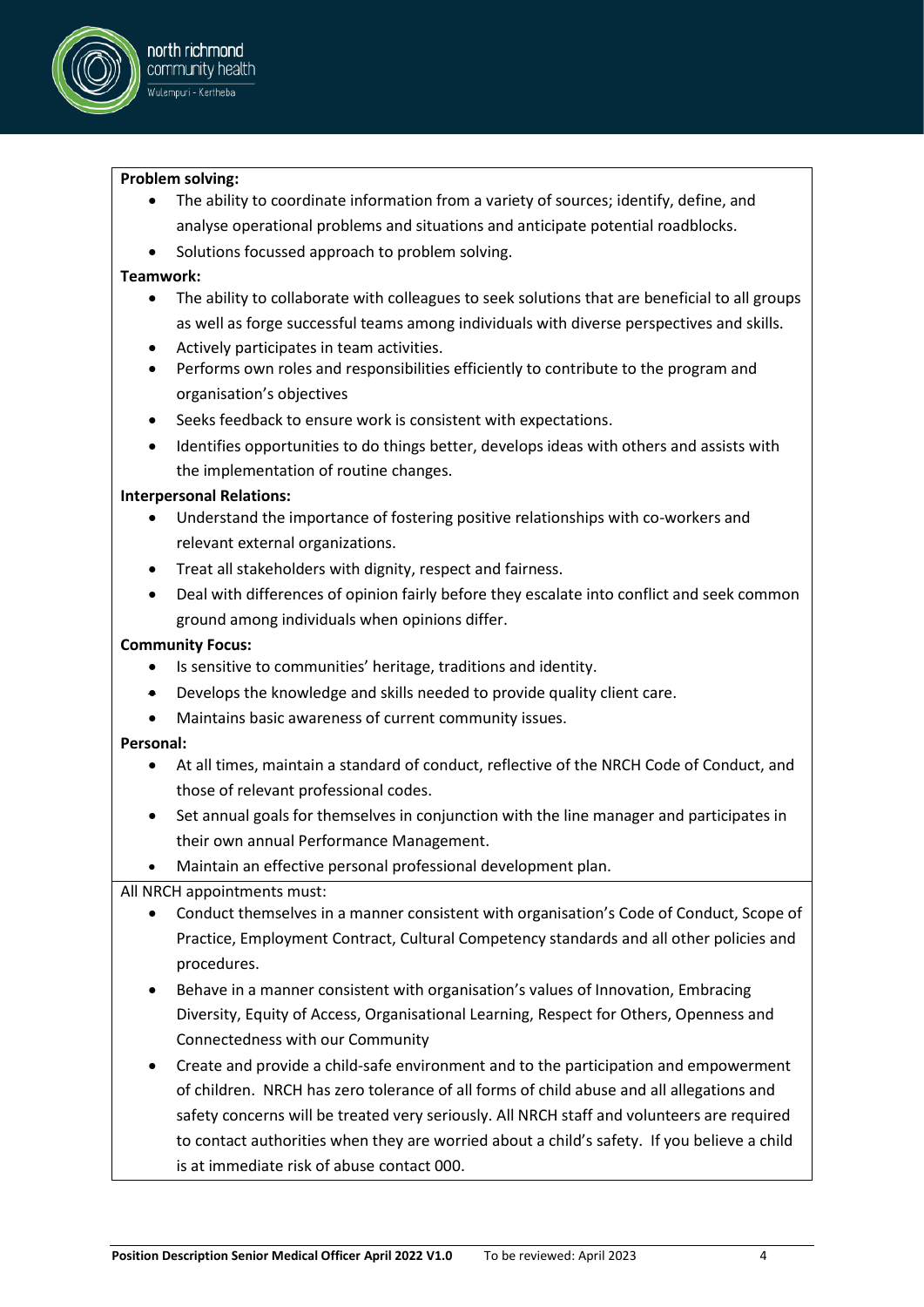

- Contribute positively to a safe workplace by reporting hazards and incidents immediately to an OHS representative, committee member or manager. Employees must behave in a manner that fosters safe working practices.
- Adhere to NRCH infection control policies and procedures.
- Present for work on time, and follow notification guidelines when ill or late for work or applying for leave.
- Be subject to a six-month probationary period, wherein performance will be reviewed prior to the expiry of the probationary period and an ongoing employment decision will be communicated.
- Participate in annual performance reviews where all staff will have responsibility for an individually tailored work plan. All position descriptions are open to periodic review by management in consultation with staff.
- Participate in NRCH Accreditation processes as required;
- Work in the guidelines of the NRCH smoke-free environment, including within vehicles.
- Be willing to perform other duties as directed, in accordance with training, skills and experience.

## **Further Information**

north richmond community health .<br>Wulempuri - Kertheba

For enquiries relating to this position, contact: **Nico Clark**| Medical Director, MSIR | nicoc@nrch.com.au

## **Job Demands Checklist**

North Richmond Community Health endeavours to provide a safe working environment for all staff. The table below describes the demands and risk factors associated with this job. Applicants must review this information to ensure they can comply with these requirements. Successful applicants will be required to sign the acknowledgment at the end of the position description to confirm their ability to perform the job demands of this position.

|     | <b>Frequency definitions:</b>                                                       |                                            |  |  |  |
|-----|-------------------------------------------------------------------------------------|--------------------------------------------|--|--|--|
|     | = Infrequent                                                                        | Activity may be required very infrequently |  |  |  |
|     | = Occasional<br>Activity required occasionally, not necessarily all shifts          |                                            |  |  |  |
|     | Activity required most shifts, up to 50% of the time<br>= Frequent                  |                                            |  |  |  |
|     | Activity that exists for the majority of each shift and may involve<br>$=$ Constant |                                            |  |  |  |
|     |                                                                                     | repetitive movement for prolonged periods  |  |  |  |
| N/A | = Not Applicable                                                                    | Activity not performed                     |  |  |  |

| <b>Aspects of Normal Workplace</b> |                                | <b>Frequency</b> |  |  |   |     |
|------------------------------------|--------------------------------|------------------|--|--|---|-----|
| <b>Demands</b>                     | <b>Description</b>             |                  |  |  |   | N/A |
| <b>Physical Demands</b>            |                                |                  |  |  |   |     |
| Sitting                            | Remain seated to perform tasks |                  |  |  | v |     |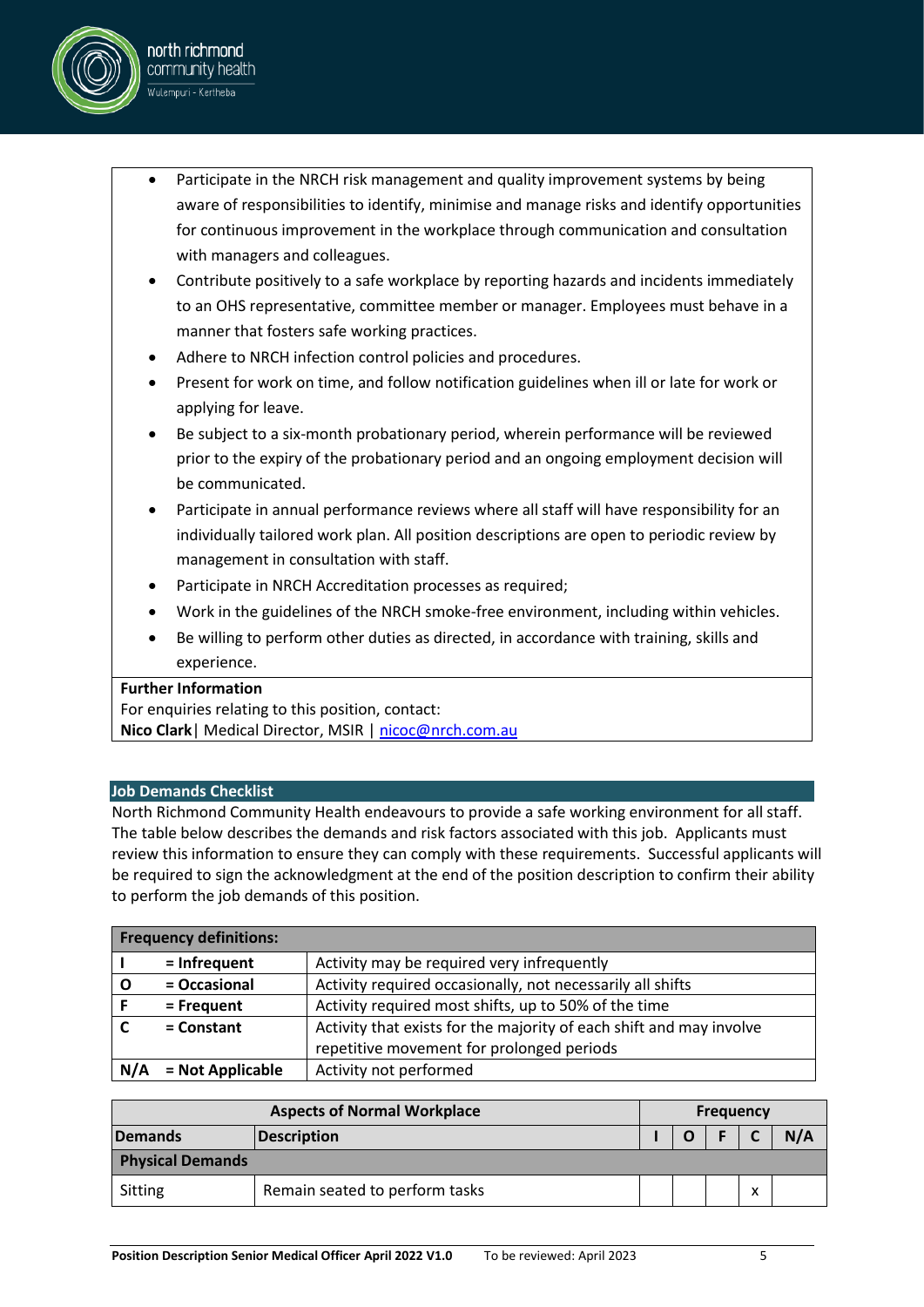

north richmond community health .<br>Wulempuri - Kertheba

| <b>Aspects of Normal Workplace</b>              |                                                                                                 | <b>Frequency</b> |   |   |  |     |  |
|-------------------------------------------------|-------------------------------------------------------------------------------------------------|------------------|---|---|--|-----|--|
| <b>Demands</b>                                  | <b>Description</b>                                                                              |                  | O |   |  | N/A |  |
|                                                 | <b>Psychosocial Demands</b>                                                                     |                  |   |   |  |     |  |
| <b>Distressed People</b>                        | Highly emotional people crying, upset, unhappy,<br>depressed. Eg. Emergency or grief situations |                  |   | x |  |     |  |
| Aggressive/<br>Unpredictable<br>People          | Raised voices, yelling, swearing, arguing. Eg.<br>Drug/alcohol, dementia, mental illness        |                  |   | x |  |     |  |
| Exposure to<br>Distressing<br><b>Situations</b> | Eg. Child abuse, delivering bad news, viewing<br>extreme injuries, viewing deceased             |                  | x |   |  |     |  |
| <b>Environmental Demands</b>                    |                                                                                                 |                  |   |   |  |     |  |